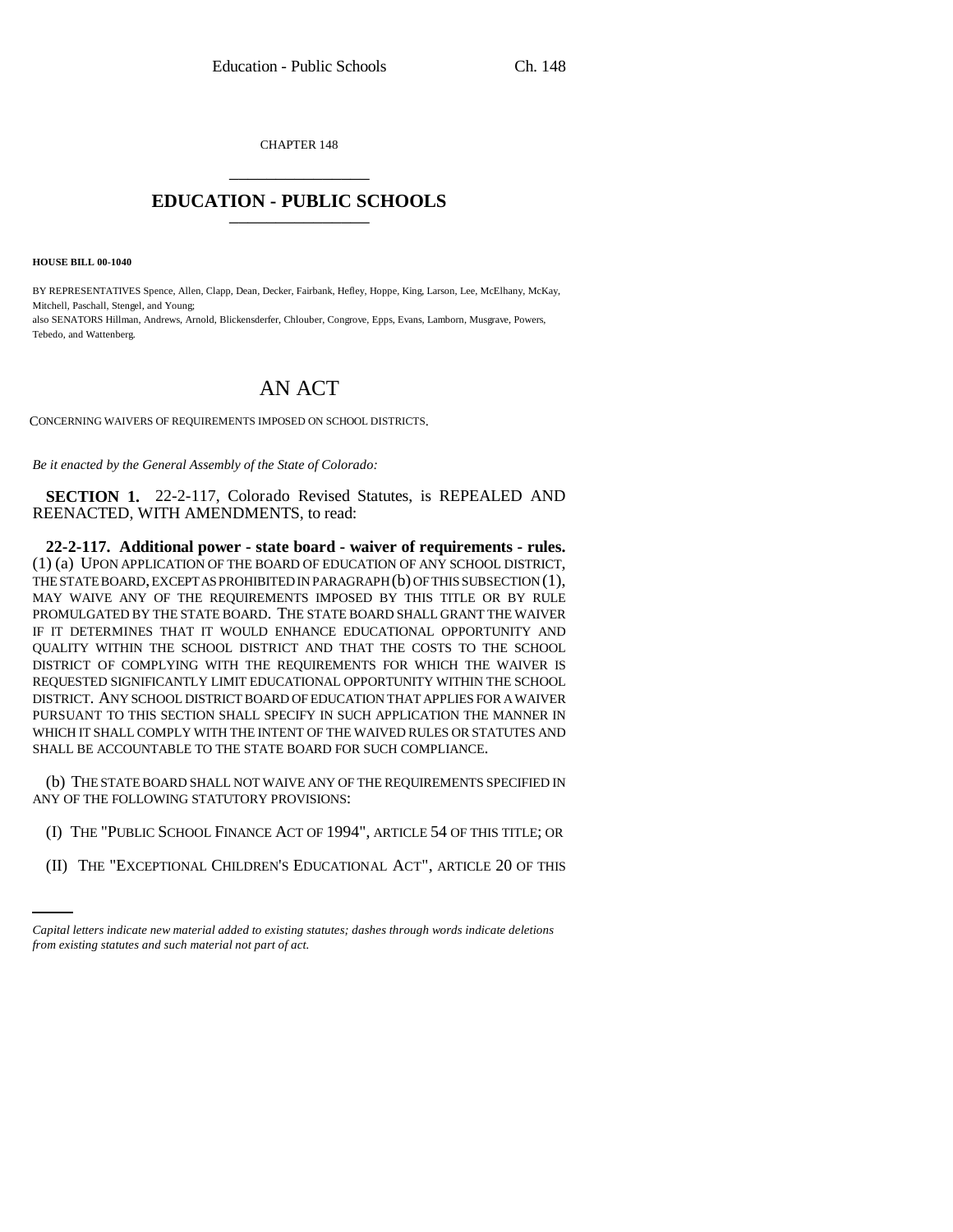## TITLE.

(c) A PRINCIPAL OF A PUBLIC SCHOOL MAY INITIATE A REQUEST FOR A WAIVER PURSUANT TO THIS SECTION AND SHALL SUBMIT SUCH REQUEST TO THE SUPERINTENDENT AND THE BOARD OF EDUCATION OF THE SCHOOL DISTRICT IN WHICH THE PUBLIC SCHOOL IS LOCATED. SUCH WAIVER, IF GRANTED, SHALL BE LIMITED IN APPLICATION TO THE PUBLIC SCHOOL, UNLESS OTHERWISE DESIGNATED BY THE SCHOOL DISTRICT. THE SCHOOL DISTRICT MAY CHOOSE EITHER TO ADOPT SUCH REQUEST AND APPLY TO THE STATE BOARD FOR A WAIVER PURSUANT TO THIS SECTION OR NOT ADOPT SUCH REQUEST.

(d) IN ADDITION TO ANY REQUIREMENTS FOR A WAIVER APPLICATION THAT ARE SPECIFIED IN THIS SUBSECTION (1), ANY APPLICATION SUBMITTED BY A SCHOOL DISTRICT THAT HAS A FUNDED PUPIL COUNT, AS DEFINED IN SECTION 22-54-103 (7), OF THREE THOUSAND OR MORE PUPILS SHALL DEMONSTRATE THAT SUCH APPLICATION HAS THE CONSENT OF A MAJORITY OF THE APPROPRIATE ACCOUNTABILITY COMMITTEE, A MAJORITY OF THE AFFECTED LICENSED ADMINISTRATORS, AND A MAJORITY OF THE TEACHERS OF THE AFFECTED SCHOOL OR DISTRICT.

(2) PRIOR TO SUBMITTING AN APPLICATION FOR A WAIVER AS PROVIDED IN SUBSECTION (1) OF THIS SECTION, A SCHOOL DISTRICT BOARD OF EDUCATION, IN A PUBLIC MEETING INCLUDING A PUBLIC HEARING, SHALL ADOPT A RESOLUTION STATING THE BOARD'S INTENT TO APPLY FOR A WAIVER AND SPECIFYING THE STATUTES AND RULES FOR WHICH THE BOARD WILL REQUEST WAIVERS. THE SCHOOL DISTRICT BOARD OF EDUCATION SHALL POST NOTICE OF SUCH PUBLIC MEETING IN THREE PUBLIC PLACES WITHIN THE DISTRICT FOR A PERIOD OF NOT LESS THAN THIRTY CALENDAR DAYS PRIOR TO SUCH MEETING, GIVING THE TIME AND LOCATION OF SUCH MEETING AND A DESCRIPTION OF THE WAIVER REQUEST, AND, IF A NEWSPAPER IS PUBLISHED WITHIN THE COUNTY, SHALL PUBLISH SUCH NOTICE ONCE EACH WEEK FOR AT LEAST FOUR WEEKS PRIOR TO THE MEETING IN SUCH NEWSPAPER. AT LEAST SIXTY DAYS PRIOR TO SUCH PUBLIC MEETING AND HEARING, THE SCHOOL DISTRICT BOARD OF EDUCATION SHALL MEET WITH THE SCHOOL DISTRICT ACCOUNTABILITY COMMITTEE TO CONSULT WITH THE COMMITTEE CONCERNING THE INTENT TO SEEK THE WAIVER.

(3) (a) ANY WAIVER MADE PURSUANT TO THE PROVISIONS OF THIS SECTION SHALL CONTINUE UNTIL SUCH TIME AS:

(I) THE SCHOOL DISTRICT BOARD OF EDUCATION THAT HOLDS THE WAIVER BY RESOLUTION REQUESTS REVOCATION OF THE WAIVER; OR

(II) THE STATE BOARD RECEIVES EVIDENCE THAT CONSTITUTES GOOD AND JUST CAUSE FOR REVOCATION OF THE WAIVER, AS DETERMINED BY THE STATE BOARD.

(b) THE STATE BOARD MAY REVOKE A WAIVER GRANTED PURSUANT TO THIS SECTION ONLY BY ACTION TAKEN IN A PUBLIC MEETING AND HEARING.

(4) THE PROVISIONS OF THIS SECTION SHALL NOT APPLY TO ANY WAIVER REQUESTED BY A CHARTER SCHOOL PURSUANT TO SECTIONS 22-30.5-104 (6) AND 22-30.5-105 (3). WAIVER REQUESTS BY A CHARTER SCHOOL SHALL BE GOVERNED BY THE PROVISIONS OF SAID SECTIONS.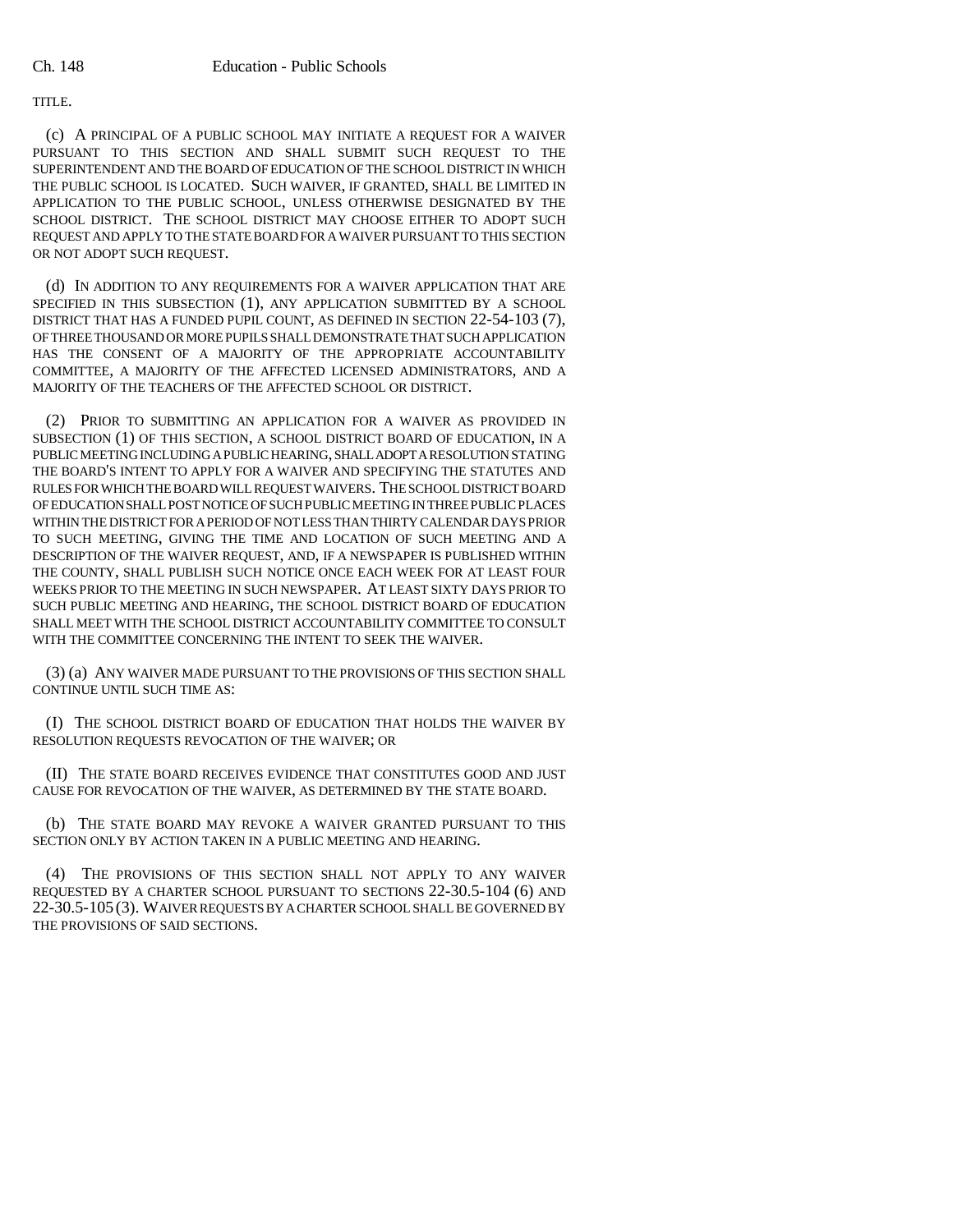(5) THE STATE BOARD SHALL PROMULGATE SUCH RULES AS ARE NECESSARY TO IMPLEMENT THE PROVISIONS OF THIS SECTION REGARDING THE WAIVER APPLICATION PROCESS.